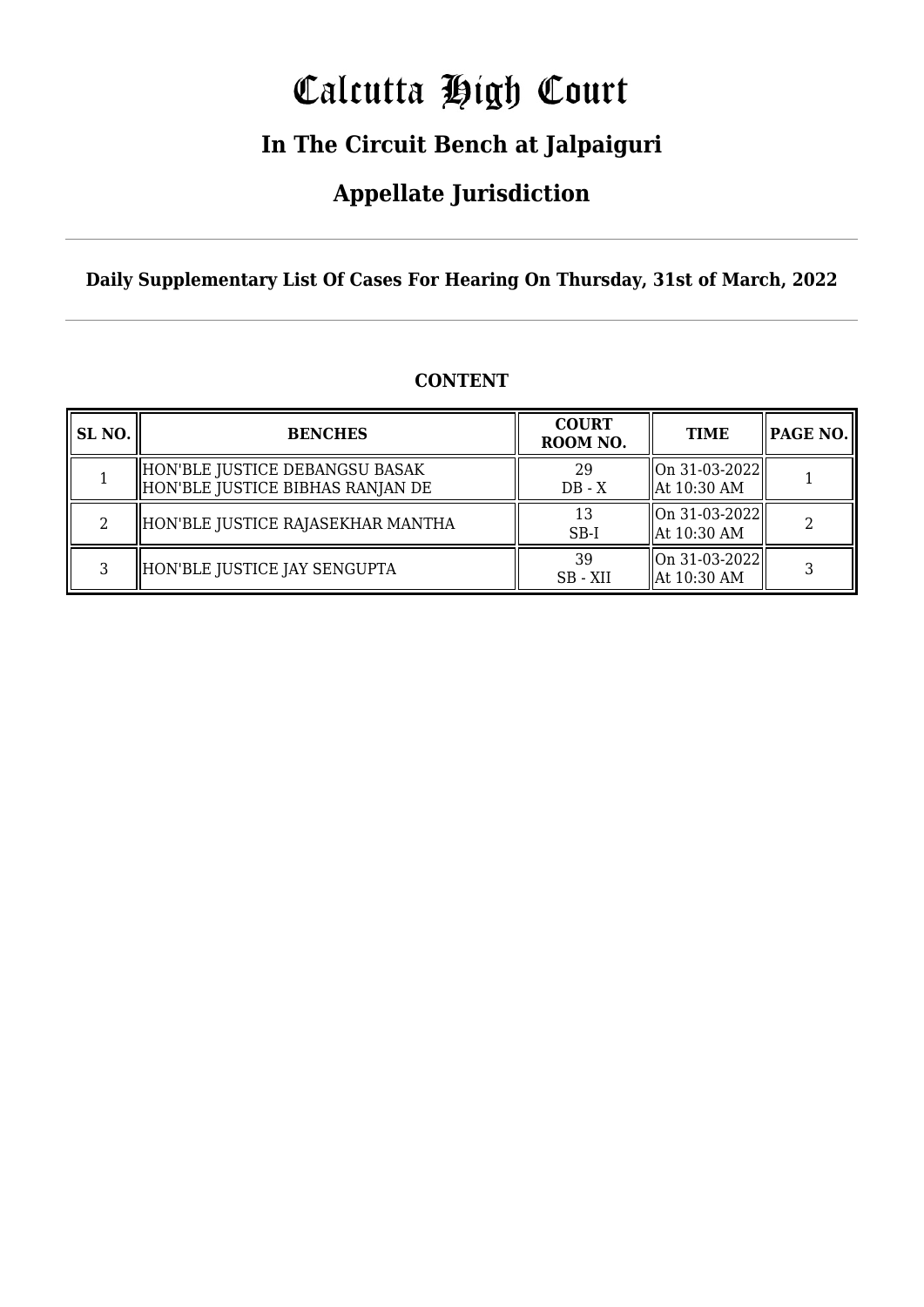

## Calcutta High Court **In The Circuit Bench at Jalpaiguri Appellate Side**

**DAILY CAUSELIST For Thursday The 31st March 2022**

**COURT NO. 29**

**DIVISION BENCH (DB - X)**

**AT 10:30 AM HON'BLE JUSTICE DEBANGSU BASAK HON'BLE JUSTICE BIBHAS RANJAN DE (VIA VIDEO CONFERENCE)**

**FROM PRINCIPAL BENCH**

#### **APPLICATION FOR ANTICIPATORY BAIL**

MONIRUZZAMAN

1 CRM(A)/135/2022 SANJAY KUMAR GHOSH

VS State of West Bengal

*(Bench ID-1164 ) 1/1* Page 1 Of 3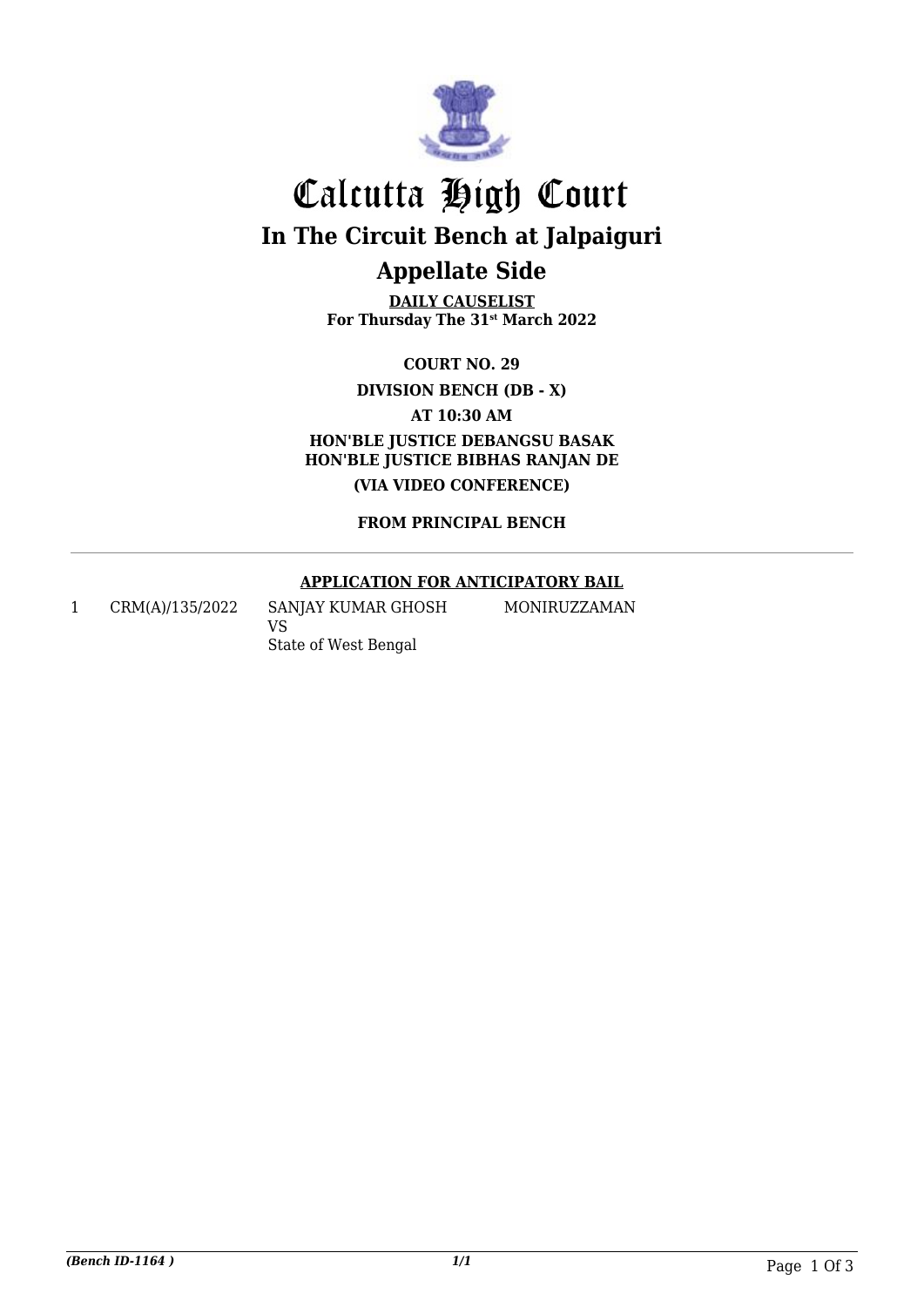

## Calcutta High Court **In The Circuit Bench at Jalpaiguri Appellate Side**

**DAILY CAUSELIST For Thursday The 31st March 2022**

**COURT NO. 13 SINGLE BENCH (SB-I) AT 10:30 AM HON'BLE JUSTICE RAJASEKHAR MANTHA (VIA VIDEO CONFERENCE)**

**FROM PRINCIPAL BENCH**

#### **NEW MOTION**

NABANKUR PAUL

1 WPA/714/2022 ABHIJIT DASGUPTA

VS Union of India AND ORS

*(Bench ID-1060 ) 1/1* Page 2 Of 3